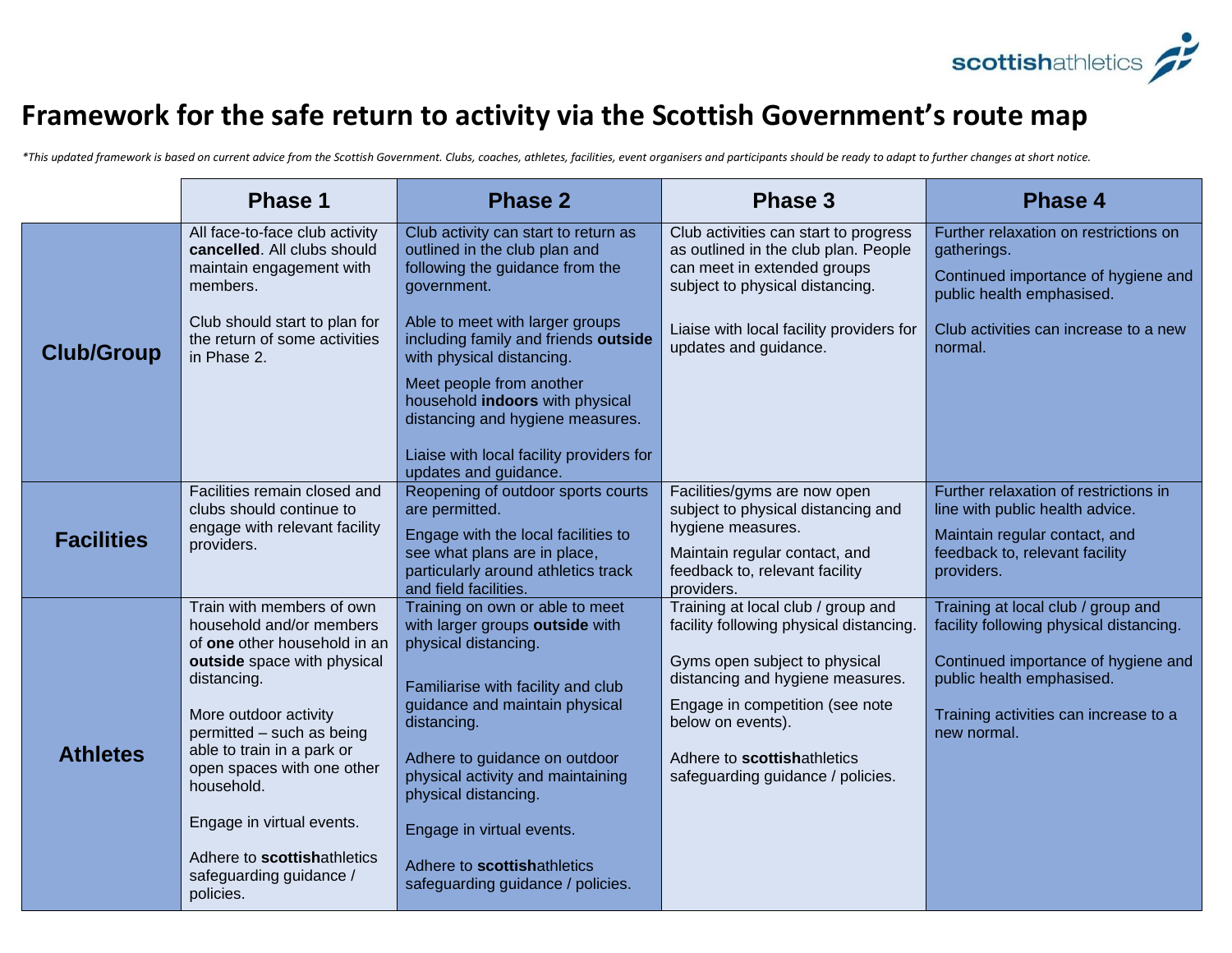| <b>Performance</b><br><b>Athletes</b> | As above.                                                                                                                                                                                                                                                                                                                                                                                                                                                                                                                                                                                                                                                       | Potential for performance athletes<br>to gain restricted access to indoor<br>facilities, strength & conditioning,<br>and limited support services. All will<br>be subject to government / public<br>health guidance and local area<br>circumstances.                                                                                                                                                                                                                                                                                           | Performance athletes should now<br>be able to gain access to<br>appropriate facilities, service<br>support and healthcare, subject to<br>government / public health<br>guidance and local area<br>circumstances.<br>Athletes should also seek<br>government guidance on<br>international travel for training<br>camps and competition.                                                                                                                    | Performance athlete training and<br>competition schedules should start to<br>resemble their pre-lockdown<br>programmes.                                                                                                                                                                                                                                                                                                                                   |
|---------------------------------------|-----------------------------------------------------------------------------------------------------------------------------------------------------------------------------------------------------------------------------------------------------------------------------------------------------------------------------------------------------------------------------------------------------------------------------------------------------------------------------------------------------------------------------------------------------------------------------------------------------------------------------------------------------------------|------------------------------------------------------------------------------------------------------------------------------------------------------------------------------------------------------------------------------------------------------------------------------------------------------------------------------------------------------------------------------------------------------------------------------------------------------------------------------------------------------------------------------------------------|-----------------------------------------------------------------------------------------------------------------------------------------------------------------------------------------------------------------------------------------------------------------------------------------------------------------------------------------------------------------------------------------------------------------------------------------------------------|-----------------------------------------------------------------------------------------------------------------------------------------------------------------------------------------------------------------------------------------------------------------------------------------------------------------------------------------------------------------------------------------------------------------------------------------------------------|
| <b>Coaching</b>                       | One 2 one coaching is<br>permitted if it is outdoors,<br>physical distancing can be<br>maintained, and is with<br>members of your household<br>and/or members of 1 other<br>household. A coach should<br>not deliver training to more<br>than 1 household at any one<br>time or provide training to<br>more than 1 household per<br>day.<br>Coaches should also<br>continue to use online<br>coaching measures to<br>engage with athletes.<br>You must complete a risk<br>assessment of any activities<br>that are being undertaken.<br>You must follow coaching<br>codes of conduct and<br>adhere to scottishathletics<br>safeguarding guidance /<br>policies. | Coaches can meet and engage in<br>coaching with larger groups<br>outside with physical distancing.<br>Familiarise with facility and club<br>guidance and maintain physical<br>distancing.<br>You must complete a risk<br>assessment of any activities that<br>are being undertaken.<br>Independent coaches can coach,<br>following appropriate<br>government/public health, facilities<br>and safeguarding guidelines.<br>You must follow coaching codes of<br>conduct and adhere to<br>scottishathletics safeguarding<br>guidance / policies. | Coach at the club and follow the<br>club and facilities guidance on<br>physical distancing measures.<br>You must complete a risk<br>assessment of any activities that<br>are being undertaken.<br>Independent coaches can coach,<br>following appropriate<br>government/public health, facilities<br>and safeguarding guidelines.<br>You must follow coaching codes of<br>conduct and adhere to<br>scottishathletics safeguarding<br>guidance / policies. | Coach at the club and follow the club<br>and facilities guidance on physical<br>distancing measures.<br>You must complete a risk<br>assessment of any activities that are<br>being undertaken.<br>Independent coaches can coach,<br>following appropriate<br>government/public health, facilities<br>and safeguarding guidelines.<br>You must follow coaching codes of<br>conduct and adhere to<br>scottishathletics safeguarding<br>guidance / policies. |
| <b>Safeguarding</b>                   | Coaching a child (U18) from<br>a different household one-to-<br>one is not permitted unless a<br>parent/carer is present so<br>that you comply with our<br>safeguarding policy                                                                                                                                                                                                                                                                                                                                                                                                                                                                                  | Coaching a child (U18) from a<br>different household one-to-one is<br>not permitted unless a parent/carer<br>is present so that you comply with<br>our safeguarding policy                                                                                                                                                                                                                                                                                                                                                                     | Always follow the scottishathletics<br>and club's welfare and<br>safeguarding policies.                                                                                                                                                                                                                                                                                                                                                                   | Always follow the scottishathletics<br>and club's welfare and safeguarding<br>policies.                                                                                                                                                                                                                                                                                                                                                                   |